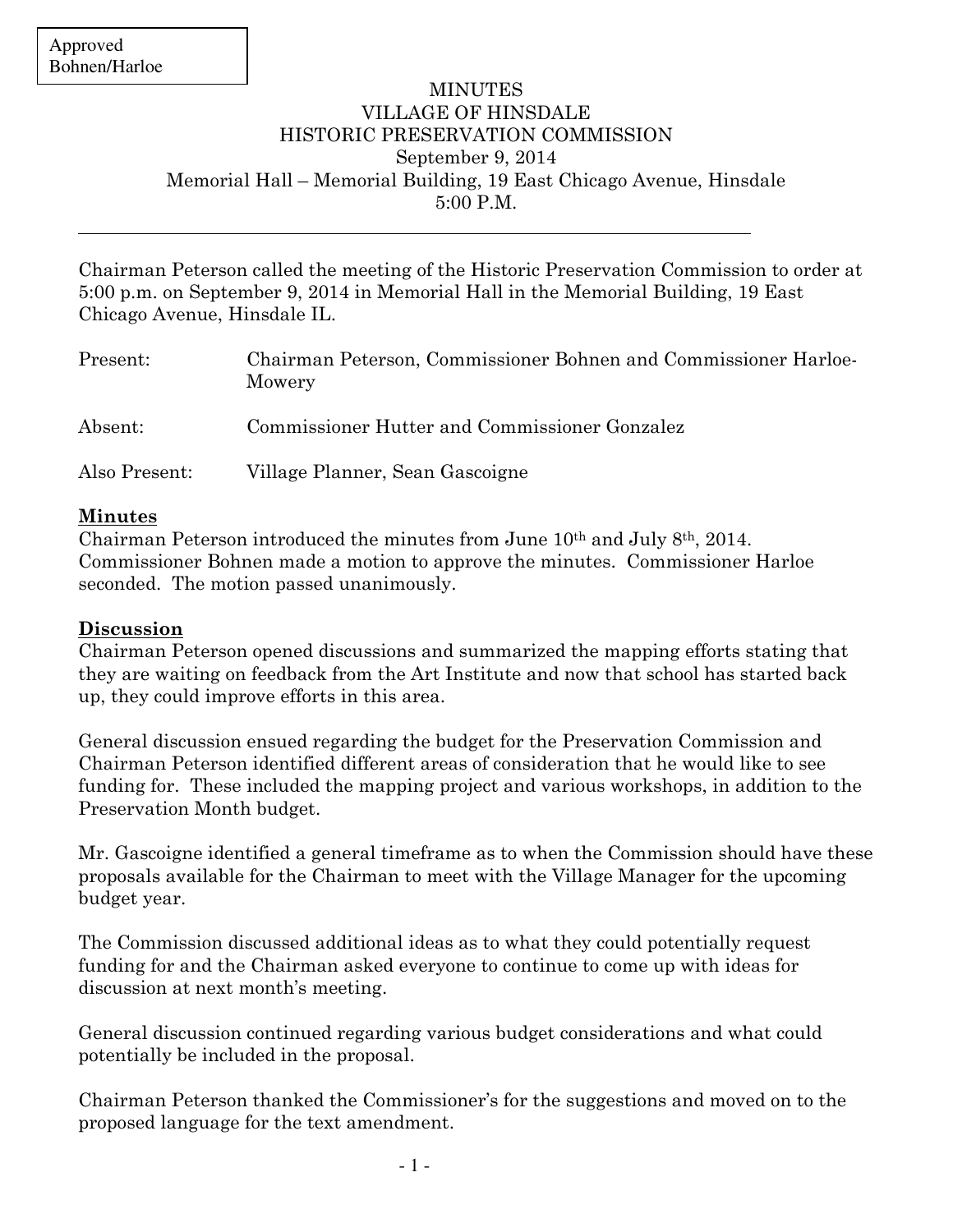The Commission expressed general concern with the language in letter "e" and suggested that it be removed thereby replacing it with what was currently letter "f" in the proposed ordinance.

General discussion ensued and the Commission concurred that letter "e" in the proposed ordinance should be removed, and it would be replaced with the currently proposed letter  $``f".$ 

Mr. Gascoigne indicated that he would confirm with the attorney that this was acceptable and would bring it back to the Commission for one last confirmation, before sending it to the ZPS and Village Board for final consideration.

Chairman Peterson moved on to the next discussion item regarding the possibility of a twotiered landmarking process.

General discussion ensued and the Commission commented that offering a tier of landmarking that was non-binding, would be beneficial and help to promote preservation and further landmarking in the Village.

Commissioner Bohnen offered his thoughts, explaining that there were benefits to this system and that while landmarking is encouraged, a home didn't necessarily need to be landmarked to contribute to the preservation of the Village.

General discussion ensued regarding the possibility of a two-tiered system, with everyone agreeing that while the details still needed to be worked through, one of the tiers would be a non-binding process.

Commissioner Harloe suggested that one consideration could be somehow tying in the recognition for the non-binding tier, as part of Preservation Month.

General discussion ensued amongst the Commission regarding the benefits and need for Hinsdale to promote preservation to preserve its housing stock. They discussed different communities including Downers Grove, and what they were doing to promote the same.

Commissioner Bohnen appreciated the conversation and offered a distinction in what Downers Grove had, in that the Historical Society was promoting these efforts rather than a Preservation Commission through the Village.

Chairman Peterson asked Mr. Gascoigne to provide an update regarding the bracing/shoring discussions taking place at the Zoning and Public Safety Committee.

Mr. Gascoigne summarized the status. He stated that Building Commissioner, Robb McGinnis, had confirmed with Committee that the model codes already provided him the authority to require third-party plans, but the other option was a local amendment to restate what was currently in the model codes. With certain Committee members expressing interest in some type of oversight, Mr. McGinnis indicated that he would survey